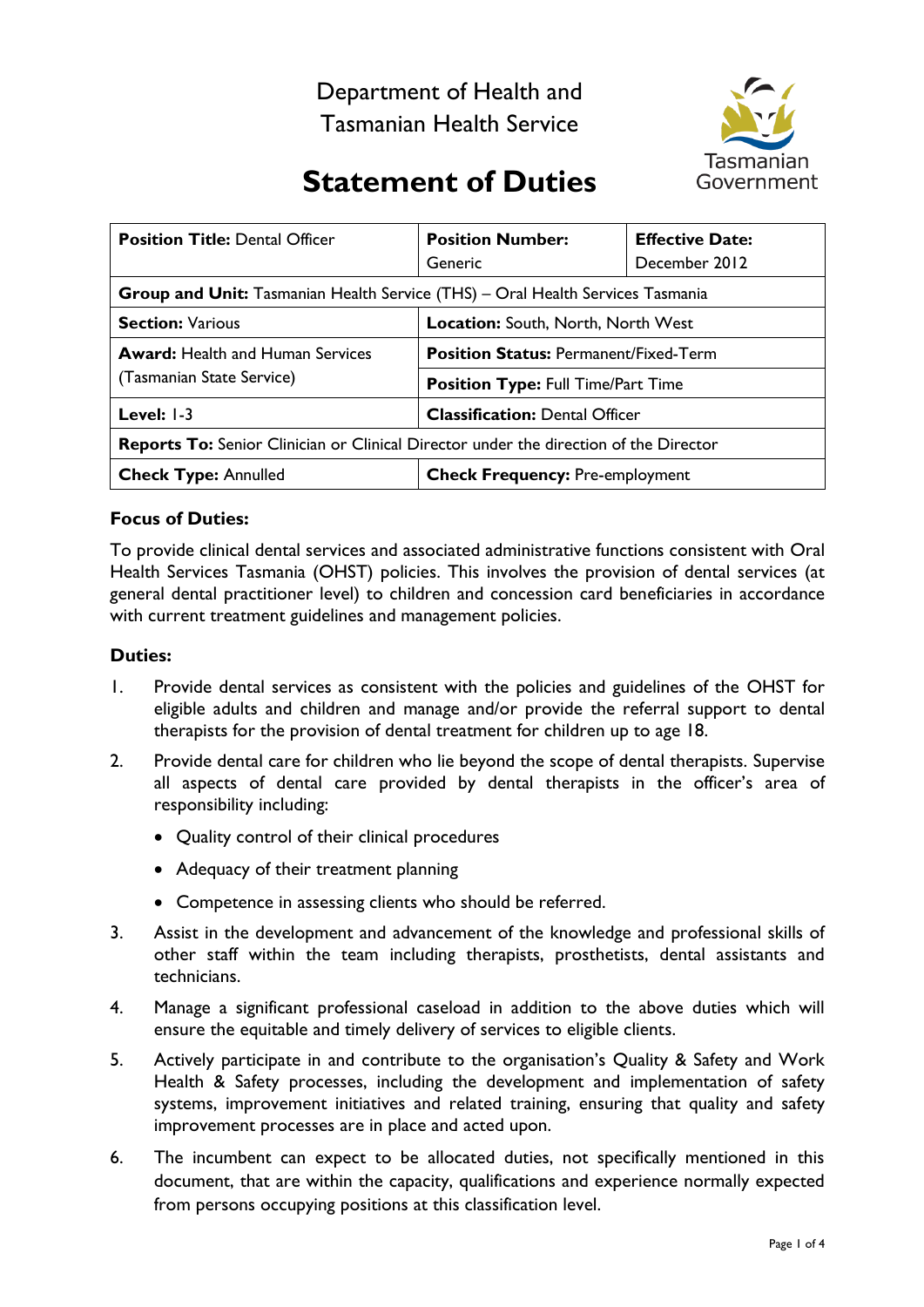# **Scope of Work Performed:**

- The Dental Officer is responsible for the provision of a significant professional dental caseload as consistent with departmental policies and protocols for eligible adults and children.
- Responsible for adhering to and implementing the Oral Health Service's Infection Control Protocol.
- Responsible for overseeing the quality of dental care provided to clients of the Dental Therapists under the Dental Officer's supervision.
- Responsible for ensuring the equitable and efficient use of resources both human and financial in the delivery of services.
- Responsible for the direct supervision of all support staff responsible to the Dental Officer and for the coordination and provision of additional professional and nonprofessional services required to provide dental care to the clients under the Dental officer's care.
- Responsible for exercising reasonable care in the performance of duties consistent with the relevant Work Health and Safety legislation.
- Responsible for the provision of labour in an efficient, effective and safe manner.
- Comply at all times with policy and protocol requirements, in particular those relating to mandatory education, training and assessment.

## **Essential Requirements:**

*Registration/licences that are essential requirements of this role must remain current and valid at all times whilst employed in this role and the status of these may be checked at any time during employment. It is the employee's responsibility to ensure that registration/licences remain current and to advise the Employer if their circumstances change. This includes notifying the Employer of any new criminal convictions and/or if a registration/licence is revoked, cancelled or has its conditions altered.*

- Registered with the Dental Board of Australia.
- The Head of the State Service has determined that the person nominated for this job is to satisfy a pre-employment check before taking up the appointment, on promotion or transfer. The following checks are to be conducted:
	- 1. Conviction checks in the following areas:
		- a) crimes of violence
		- b) sex related offences
		- c) serious drug offences
		- d) crimes involving dishonesty
	- 2. Identification check
	- 3. Disciplinary action in previous employment check.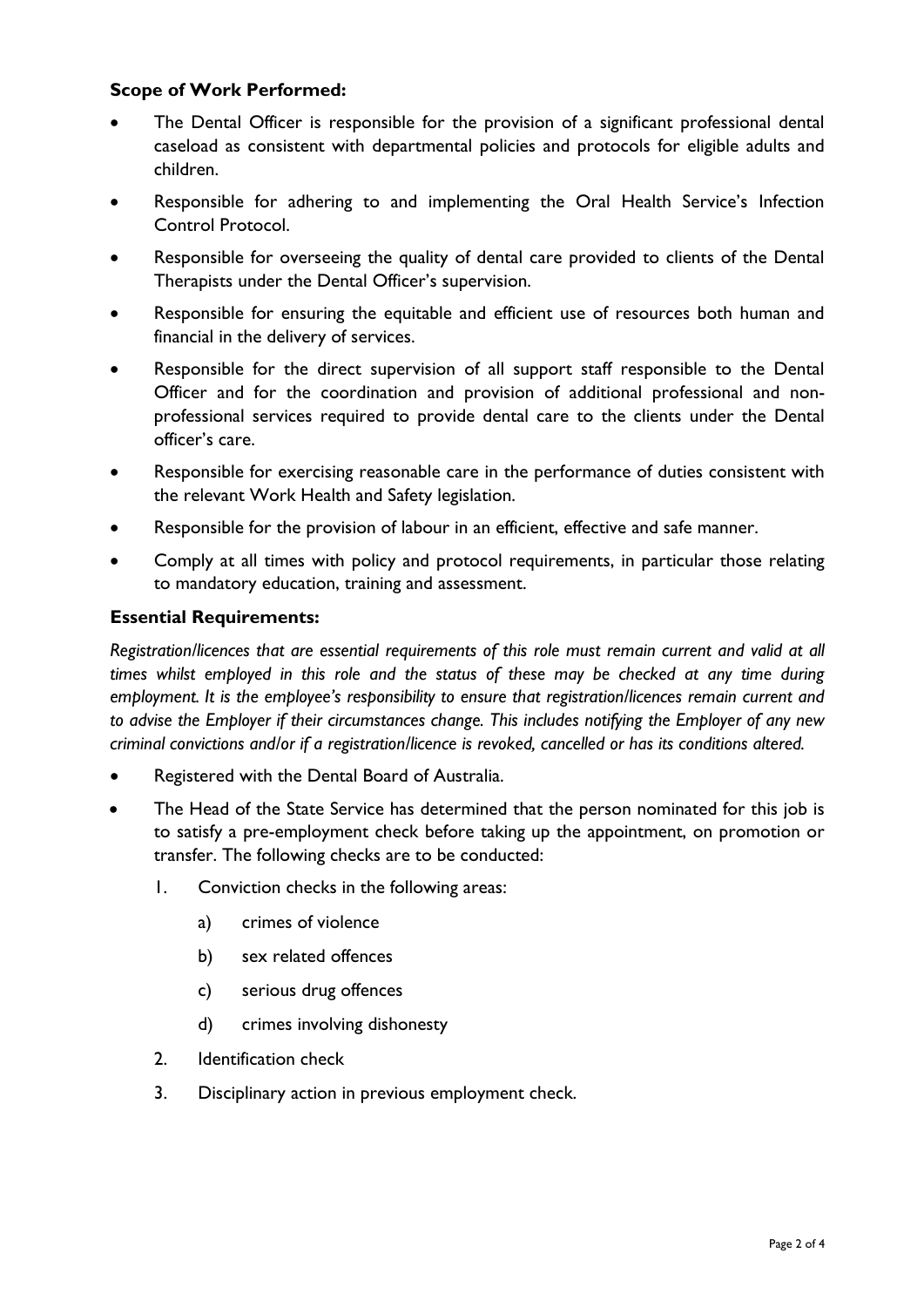# **Selection Criteria:**

- 1. Sound knowledge of dentistry at the general practitioner level including children's dentistry. A commitment to maintaining a good knowledge of current dental issues and clinical techniques.
- 2. An up to date knowledge and appreciation of the principles of Public Health Dentistry.
- 3. Well-developed communication and interpersonal skills.
- 4. Ability to motivate staff and clients.
- 5. Appropriate supervisory and management skills.
- 6. Ability to function efficiently and harmoniously within the structure of a multidisciplinary health team.
- 7. Evidence of continuing professional education.

#### **Working Environment:**

The Department of Health (DoH) and Tasmanian Health Service (THS) are committed to improving the health and wellbeing of patients, clients and the Tasmanian community through a sustainable, high quality, safe and people-focussed health system. Alongside this, staff are expected to act with integrity, be accountable for their actions, and work collegially with colleagues and others to provide better outcomes for Tasmanians.

*State Service Principles and Code of Conduct:* The minimum responsibilities required of officers and employees of the State Service are contained in the *State Service Act 2000*. The State Service Principles at Sections 7 and 8 outline both the way that employment is managed in the State Service and the standards expected of those who work in the State Service. The Code of Conduct at Section 9 reinforces and upholds the Principles by establishing standards of behaviour and conduct that apply to all employees and officers, including Heads of Agencies. Officers and employees who are found to have breached the Code of Conduct may have sanctions imposed.

The *State Service Act 2000* and the Employment Directions can be found on the State Service Management Office's website at<http://www.dpac.tas.gov.au/divisions/ssmo>

*Fraud Management*: The Department has a zero tolerance to fraud. Officers and employees must be aware of, and comply with, their Agency's fraud prevention policy and procedure and it is the responsibility of all officers and employees to report any suspected fraudulent activity to their Director or line manager, the Chief People Officer or to the Manager Internal Audit. The DoH and THS are committed to minimising the occurrence of fraud through the development, implementation and regular review of fraud prevention, detection and response strategies, and are conscious of the need to protect employees who advise management of suspected fraudulent activity from reprisal or harassment, and to comply with its obligations under the *Public Interest Disclosure Act 2002*. Any matter determined to be of a fraudulent nature will be followed up and appropriate action will be taken. This may include having sanctions imposed under the *State Service Act 2000.*